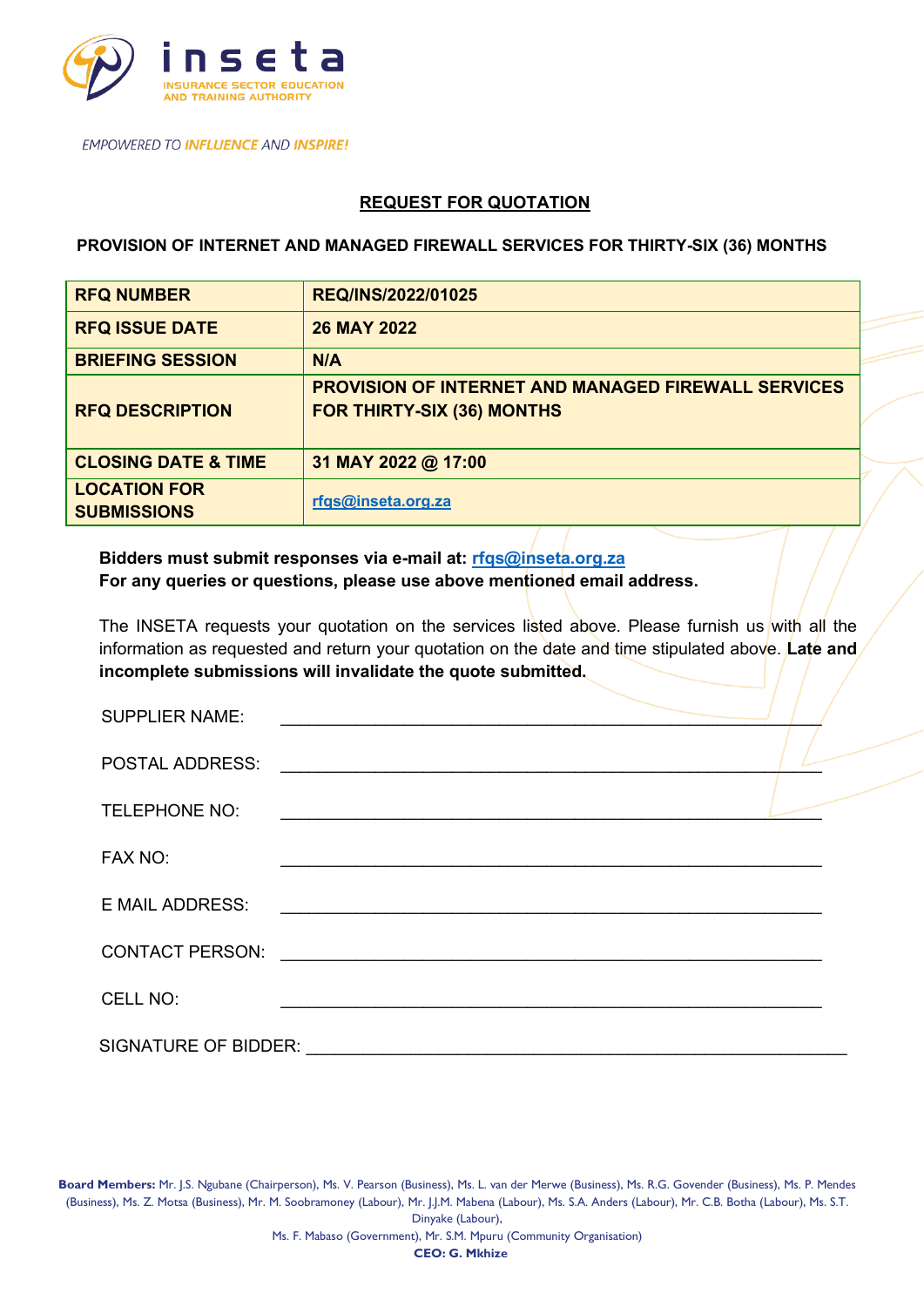

## **1. BACKGROUND**

- **1.1** The Insurance Sector Education and Training Authority (INSETA) is a public entity listed in schedule 3A of the PFMA and was established in March 2000. The INSETA must, in accordance with any prescribed requirements to perform in accordance with the Skills Development Act (SDA), the Skills Development Levies Act (SDLA), the Public Finance Management Act (PFMA), any other relevant legislation and the Constitution.
- **1.2** Therefore, the INSETA hereby invite service providers to submit quotations for the Internet and Managed Firewall Services for a period of thirty-six (36) months.

### **2. SITUATION ANALYSIS**

2.1 INSETA is currently using FortiGate 60 E. The prospective bidder will be required to reconfigure the FortiGate 60 E, in accordance with INSETA's firewall policy and security requirements.

### **3. SCOPE OF WORK**

Details of the requirements are listed below:

### **3.1 Internet Services**

The bidder shall provide the necessary hardware and other services required to set up the internet connection as follows:

- 3.1.1 A dedicated, leased line of a minimum bandwidth of 200 Mbps internet breakout from bidder's network and make provision for redundancy or Backup. This connection will primarily be used for hosting of corporate applications, data replication requirements to connect to the cloud, sending and receiving of emails, hosted VoIP PBX solution calling, video conferencing, and internet browsing.
- 3.1.2 The demarcation point is in the server room, as an RJ-45 Ethernet port on to the existing INSETA firewall with IP Layer 3 termination.
- 3.1.3 No limitations on traffic/ports; bandwidth capacity should be ensured through direct IP connection; no mandatory cloud proxy servers and firewalls.
- 3.1.4 The provided bandwidth should be dedicated uncontended, if contended please specify ratios.
- 3.1.5 Internet service should not have additional payment or limitation by (a) traffic amount or (b) time.
- 3.1.6 The bidder must supply and manage the network connectivity equipment (excluding LAN equipment for Head office).
- 3.1.7 Subnet of at least 5 static publicly routable IP addresses is required
- 3.1.8 Service reliability must be ensured.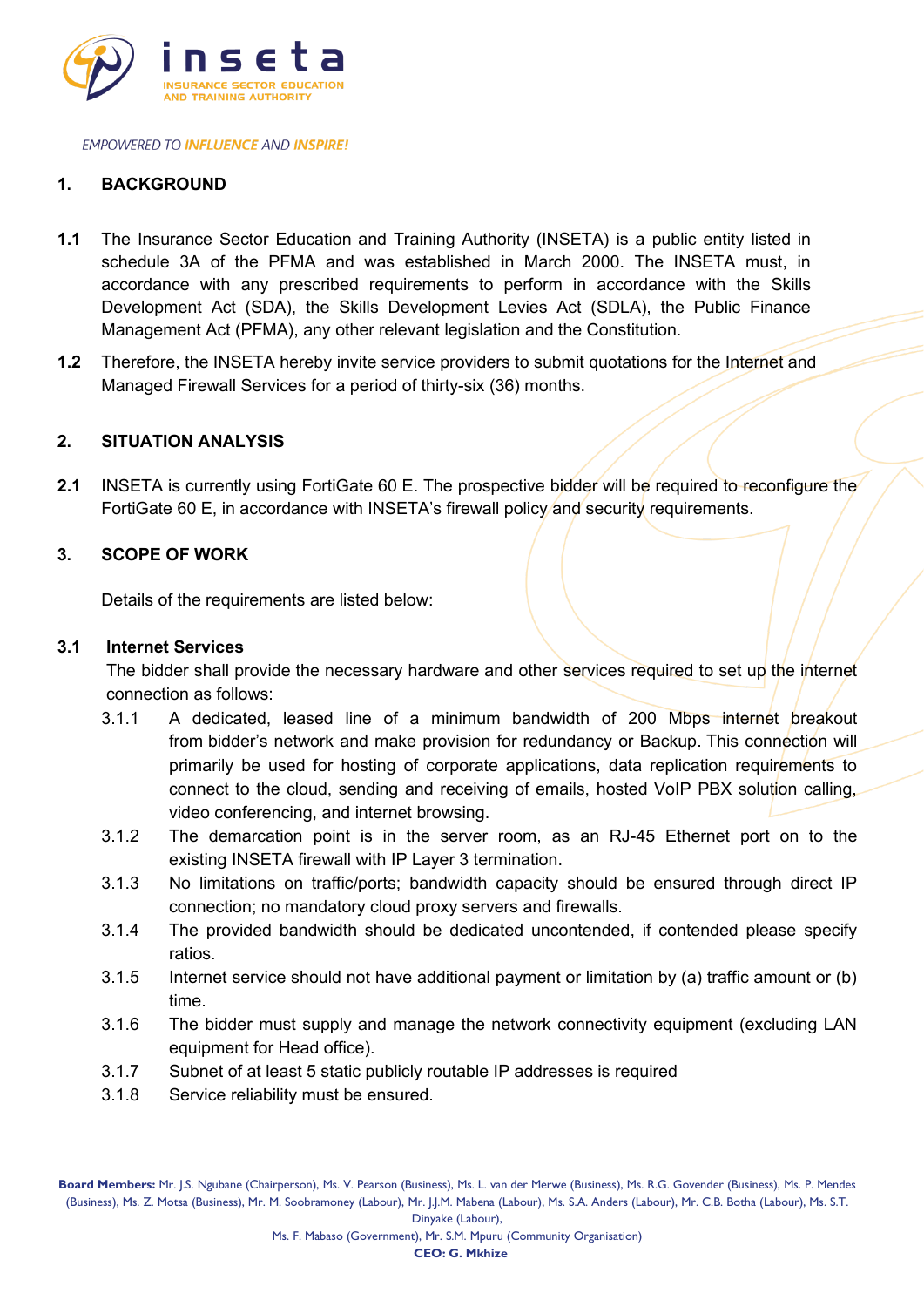

#### **3.2 Firewall Management**

3.2.1 Provision for network security review and design.

Deployment and management of detective and preventative security controls; examples include, but are not limited to:

- a) Next generation firewall
- b) Antivirus
- c) Web filtering
- d) Intrusion prevention and detection services
- e) Sandboxing
- f) Antispam
- 3.2.2 Provides management of secure VPN services access for **130 users.**
- 3.2.3 Perform quarterly firewall audits and assessments in alignment with INSETA policies and industry best practices.
- 3.2.4 Develop recommendations for improved security methods, Implement, approved recommendations and Knowledge and skills transfer.
- 3.2.5 Perform ad-hoc requests/investigations as requested by INSETA and submit recommendations for consideration.
- 3.2.6 Renewal/replacement of existing device licenses, Perform regular patch or OS upgrades for new feature release or remediation of bugs/vulnerabilities
- 3.2.7 Reporting and threat intelligence services.

### **4 DELIVERABLES**

**4.1** Internet and Managed Firewall Services for **thirty-six (36) months**.

#### **5 TIMEFRAMES**

**5.1** The duration of the contract will be for a period thirty-six (36) months from date of appointment.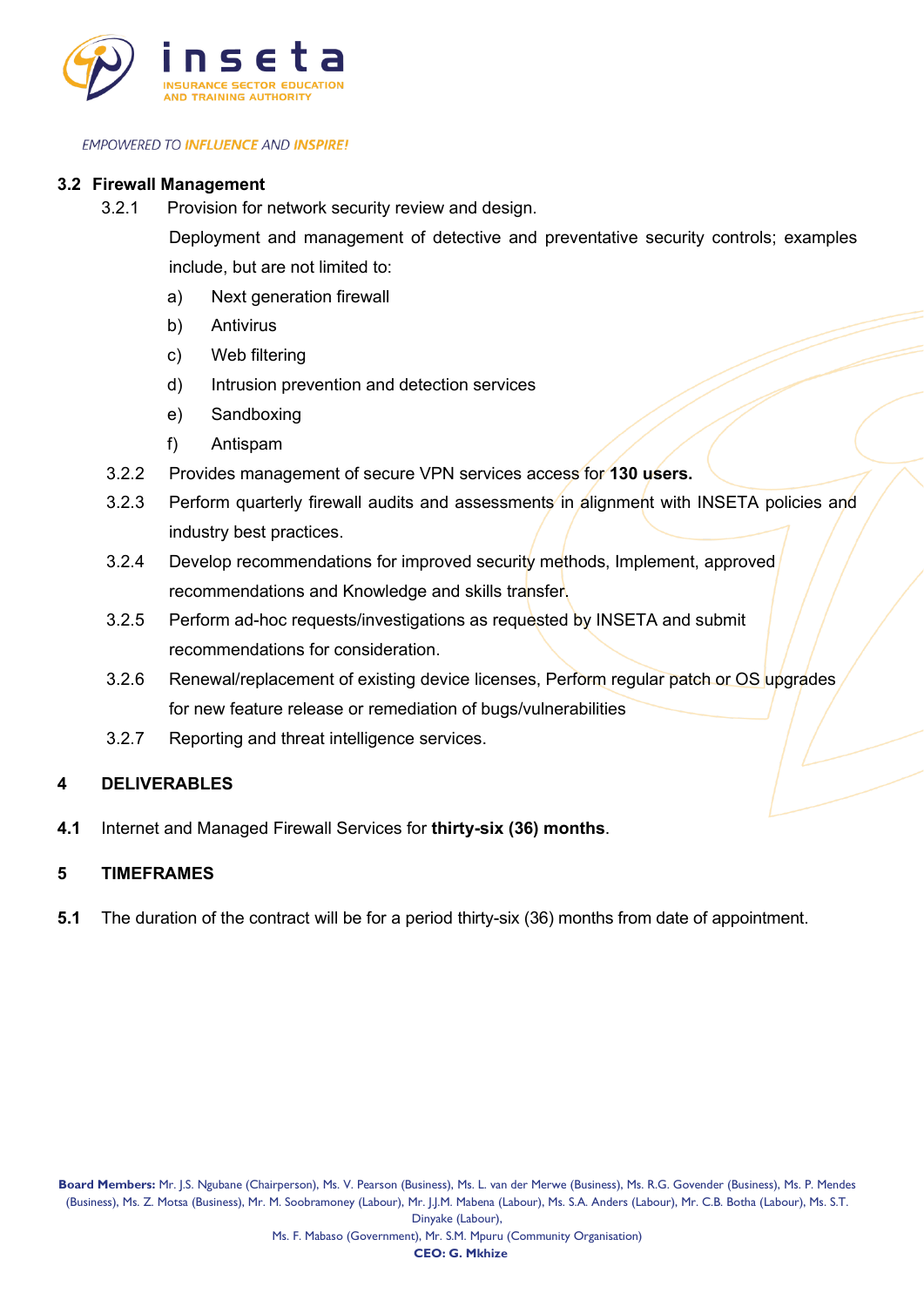

# **6 CONTRACTUAL OBLIGATION**

- **6.1** In the case of the service provider using sub-contractors, the former will be responsible for ensuring delivery of services from any such sub-contractors and for making any payments to such subcontractors.
- **6.2 Bidder will be subjected to annual review in terms of measuring satisfactory performance.**
- **6.3** The successful bidder will be required to have adequate professional indemnity as well asliability insurance in place **(upon parties contracting).**
- **6.4** Bidders are required to fully comply with the relevant SCM Legislative Framework as well as application of regulatory and prescripts.
- **6.5** Bidders are also required to take all reasonable steps to protect information, in line with the provisions of the POPIA 4 of 2014.

## **7. ABSENCE OF OBLIGATION & CONFIDENTIALITY**

- **7.1** No legal or other obligation shall arise between the service provider and INSETA unless/until both parties have signed a formal contract or Service Level Agreement in place.
- **7.2** The Contract site is at **INSETA (as and when required).**

## **8. WORKMEN AND SUPERVISION ON SITE**

**8.1** The service provider shall be held responsible for the conduct of his employees and the conduct of his sub-contractor's employees for the full duration of the contract.

### **9. PREQUALIFICATION CRITERIA**

- **9.1** Bidder must submit proof of registration on CSD **(Central Supplier Database).**
- **9.2** The SBD forms must be fully completed, signed and initialled by the authorised company representative.
	- 9.2.1 **SBD 4 Bidder's Disclosure**
	- 9.2.2 **SBD 6.1 Preference Points Claim Form**
	- 9.2.3 **General Condition of Contract (GCC)**
- **9.3** Bidder must fully complete, initial and sign this RFQ document and submit a formal quotation on a company letterhead.
- **9.4** Bidder must provide a valid BBBEE Certificate (accredited by SANAS only) or BBBEE Certificate issued by CICP, or valid Sworn Affidavit on the DTI issued template.

### **Note: All bidders who do not comply with the items listed above will be disqualified.**

Dinyake (Labour),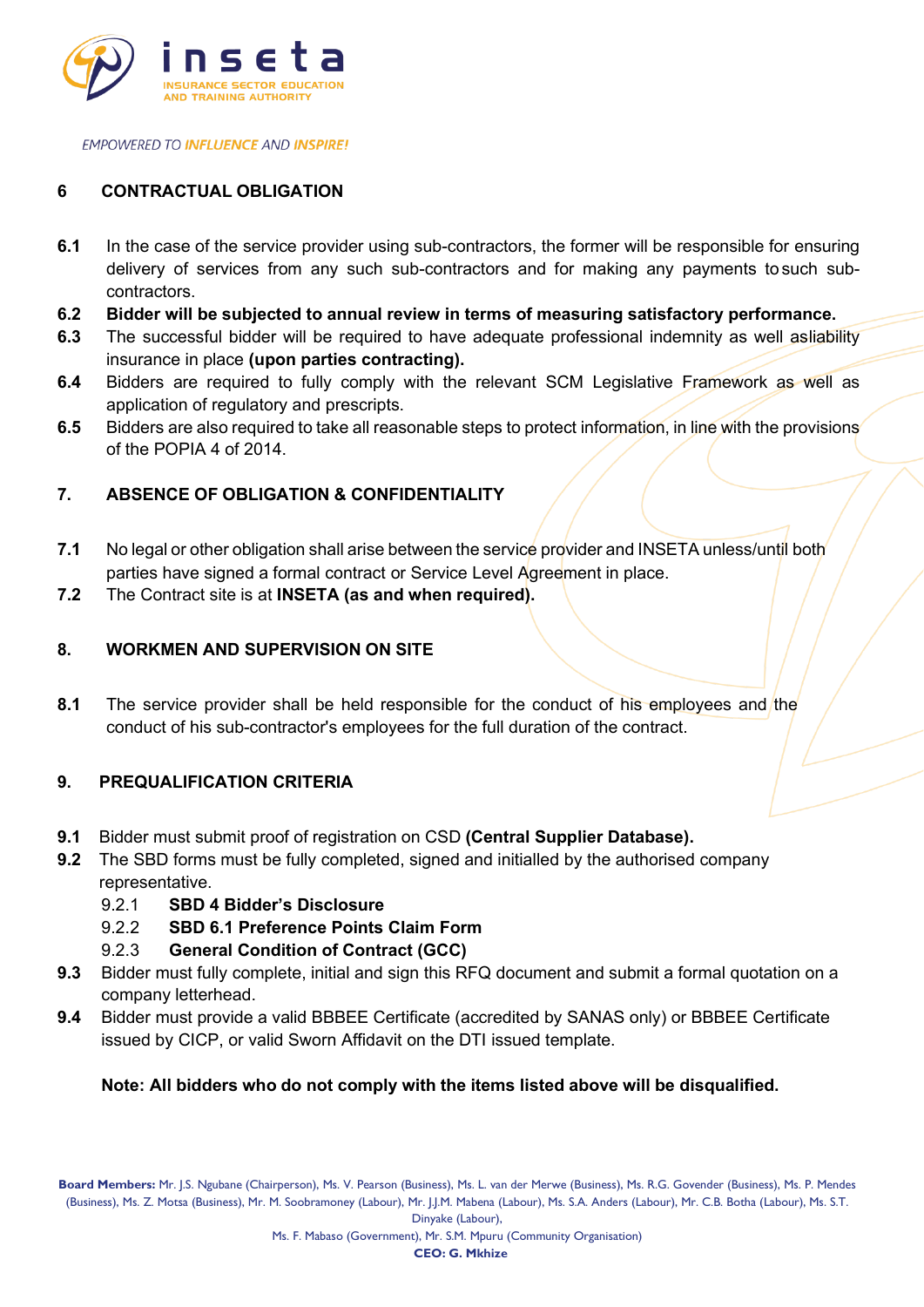

## **10. MANDATORY CRITERIA**

- **10.1** The following compulsory requirements must be provided;
	- **10.1.1.** Provide Three (3) reference letters for proving the Internet and Managed Firewall services from three (3) different clients, reference letters must be on client's letterhead, dated and signed.
	- **10.1.2.** Provide valid Certificates of the Network support resources certified to Manage FortiGate and related firewalls.

**Note: All bidders who do not comply with the items listed above will be disqualified.**

## **11. PRICING SCHEDULE**

- **11.1** Service providers must ensure that the price quotations are inclusive of all applicable taxes **(Including VAT).**
- **11.2** Price quotation must be provided for a monthly basis for Internet and Managed Firewall services for the period of thirty (36) months. Including all applicable increases.
- **11.3** Bidders are required to provide pricing for thirty-six (36) months including up to 5% year on year increase.
- **11.4** Prices accepted must remain fixed and firm for thirty-six (36). Any possible price increases and/or escalations must be considered because no additional costs will be admitted later.

| <b>Items</b>               | <b>Description Unit</b>                                | Quantity | <b>Unit Price</b> | <b>Total Cost</b> |
|----------------------------|--------------------------------------------------------|----------|-------------------|-------------------|
| $\mathbf{1}$ .             | <b>Once-off Internet and Firewall</b><br>Configuration |          |                   | R                 |
| 2.                         | <b>Monthly Internet Services</b>                       | 36       |                   | R                 |
| 3.                         | <b>Monthly Managed Firewall Services</b>               | 36       |                   | R                 |
| 4.                         | <b>Fiber Relocation Setup</b>                          |          |                   | R                 |
| Sub - Total                |                                                        |          |                   | R                 |
| VAT @ 15%                  |                                                        |          | R                 |                   |
| <b>Total Including VAT</b> |                                                        |          | R                 |                   |

### **PRICING SCHEDULE MONTHLY**

\*\* **Bidders to complete above table: 1 Pricing Schedule**

**NB:** Tax matter for the recommended bidder will be verified on Central Supplier Database (CSD) or SARS E-Filling prior awarding. If the bidders tax matters are non-compliant in terms of clause 4.2 & 4.3 will be exercised from National Treasury Instruction No.9 of 2017/2018 (Tax Compliance Status Verification).

**Board Members:** Mr. J.S. Ngubane (Chairperson), Ms. V. Pearson (Business), Ms. L. van der Merwe (Business), Ms. R.G. Govender (Business), Ms. P. Mendes (Business), Ms. Z. Motsa (Business), Mr. M. Soobramoney (Labour), Mr. J.J.M. Mabena (Labour), Ms. S.A. Anders (Labour), Mr. C.B. Botha (Labour), Ms. S.T.

Dinyake (Labour),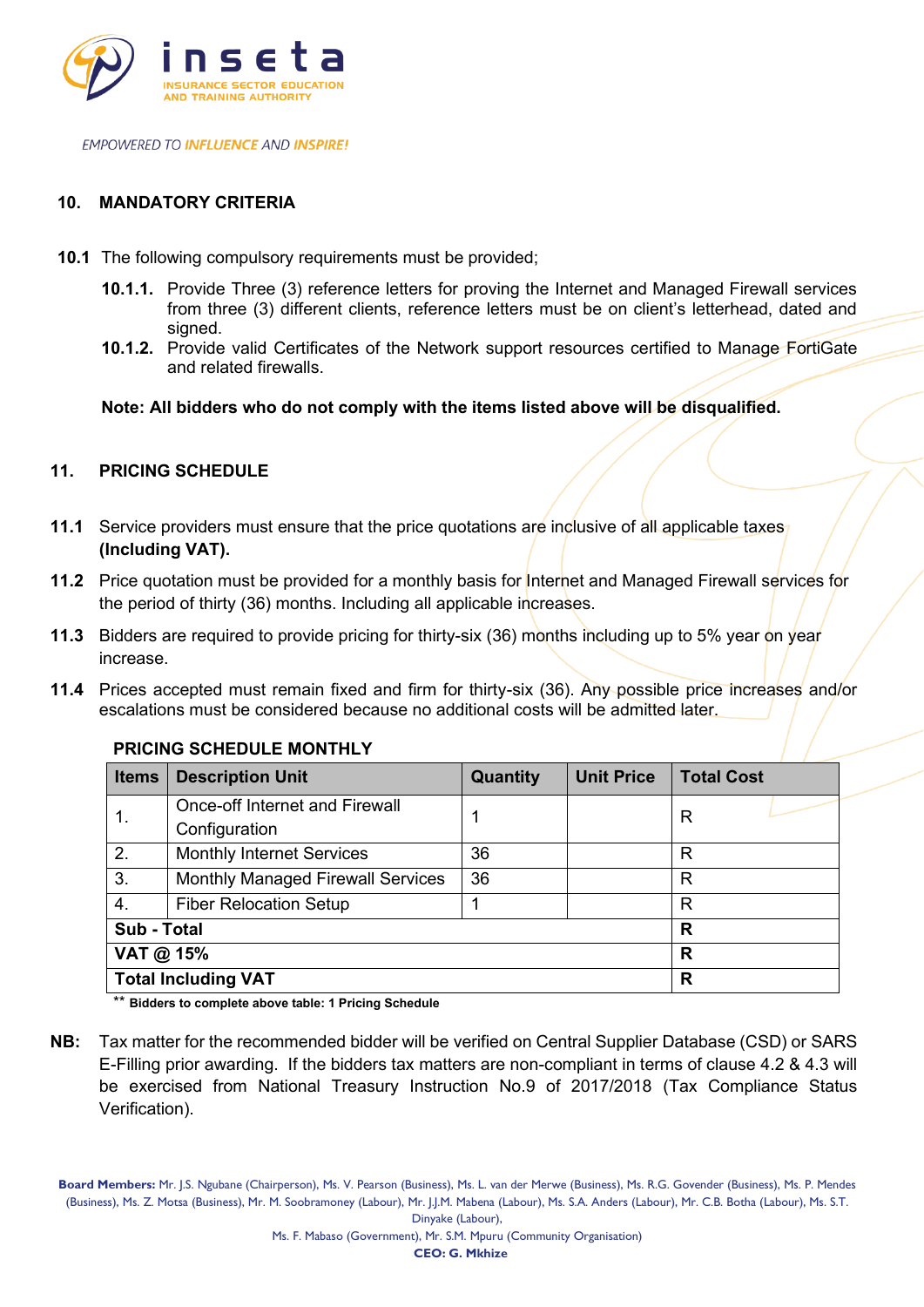

### **11.5** Preference Evaluation

### **11.5.1 BBBEE and Price**

As the tender **price is estimated to be between R30 000 and R50 million including VAT**, the tender responseswill be evaluated on the **80/20**-point system.

## **12. ADJUDICATION USING A POINT SYSTEM**

- **12.1** The bidder obtaining the highest number of total points will be awarded the contract unless objective criteria justify the award to another bidder.
- **12.2** Preference points shall be calculated after process has been brought to a comparative basistaking into account all factors of non-firm prices.
- **12.3** In the event that two or more bids have scored equal points in terms of price and preference points for BBBEE, the successful bid must be the one scoring the highest number of preference points for BBBEE - in terms of PPPFA Act 5 of 2000.
- **12.4** However, when functionality is part of the evaluation process and two or more bids have scored equal points for BBBEE, the successful bid must be the one scoring the highest score for functionality.
- **12.5** Should two or more bids be equal in all respect, the award shall be decided by the drawing of lots.

### **13. POINTS AWARDED FOR PRICE AND BBBEE PREFERENCE POINT**

The **80/20** preference point system

A maximum of **80** points is allocated for price on the following basis:

 $Ps = 80$  {1- (Pt – P min)}

P min

Where:

Ps = Points scored for comparative price of bid under **Consideration** 

$$
Pt = Comparative price of bid under consideration
$$

$$
Pmin =
$$
 **Comparative price of lowest acceptable bid**

**Board Members:** Mr. J.S. Ngubane (Chairperson), Ms. V. Pearson (Business), Ms. L. van der Merwe (Business), Ms. R.G. Govender (Business), Ms. P. Mendes (Business), Ms. Z. Motsa (Business), Mr. M. Soobramoney (Labour), Mr. J.J.M. Mabena (Labour), Ms. S.A. Anders (Labour), Mr. C.B. Botha (Labour), Ms. S.T. Dinyake (Labour),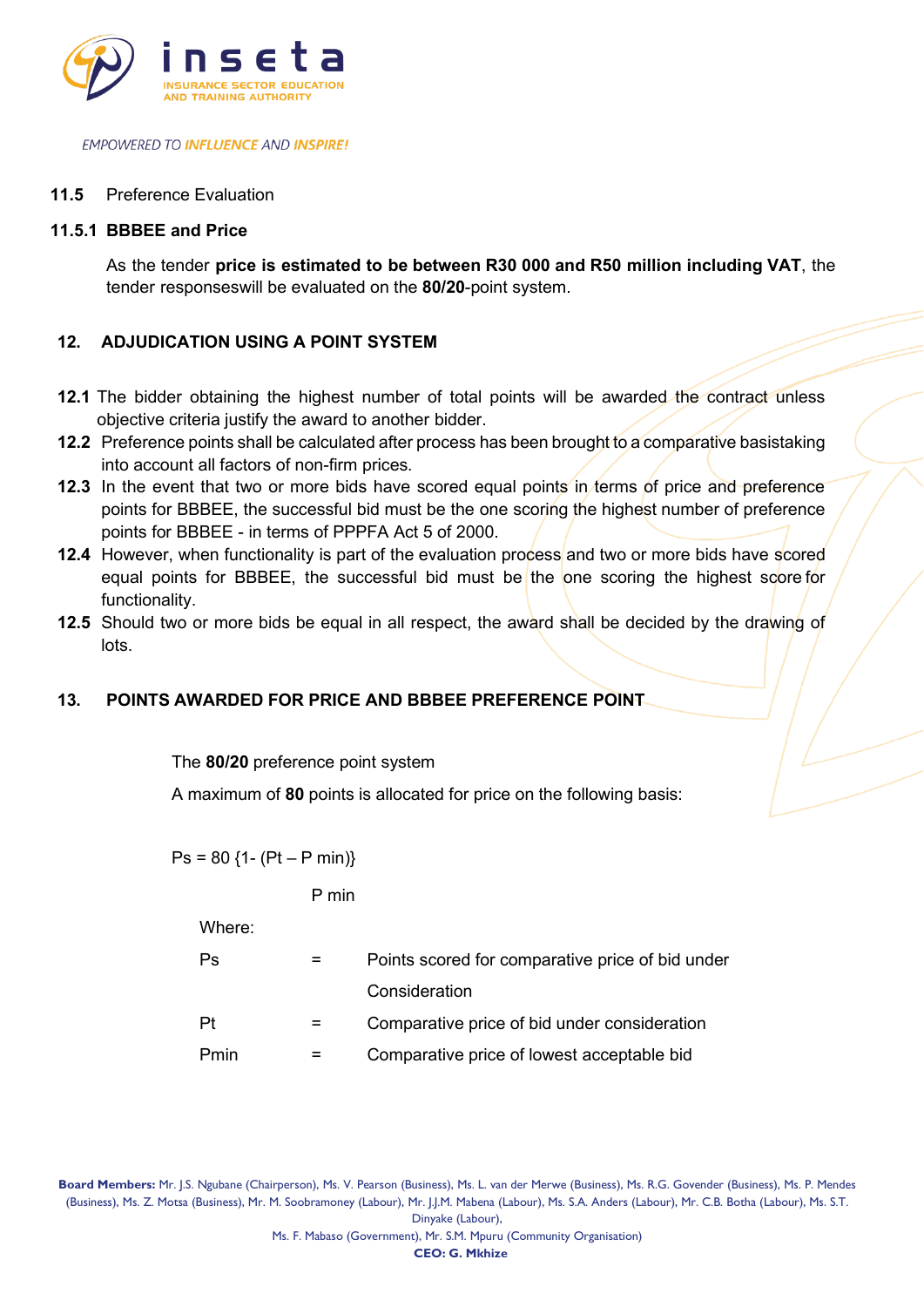

## **14. B-BBEE PREFERENTIAL POINTS WILL BE AWARDED AS FOLLOWS:**

| <b>B-BBEE Status Level of contributor</b> | Number of points 80/20 system |
|-------------------------------------------|-------------------------------|
|                                           | 20                            |
| $\overline{2}$                            | 18                            |
| $\mathbf{3}$                              | 14                            |
| $\overline{4}$                            | 12                            |
| $5\phantom{.0}$                           | 8                             |
| 6                                         | $6\phantom{1}$                |
| $\overline{7}$                            | $\overline{4}$                |
| 8                                         | $\overline{2}$                |
| Non-compliant contributor                 | $\Omega$                      |

- **14.1** Bidders who qualify as EME's and QSE's in terms of the B-BBEE Act must submit a Sworn affidavit. Misrepresentation of information constitutes a criminal offence.
- **14.2** Bidders other than EME's or QSE's must submit their original and valid B-BBEE status levelverification certificate or a certified copy thereof, substantiating their B-BBEE rating issued by SANAS.
- **14.3** Tertiary institutions and public entities will be required to submit their B-BBEE status level certificates in terms of the specialized scorecard contained in the B-BBEE Codes of Good Practice.

### **14.4 Consortium**

- **14.4.1.** A consortium is an association of two or more individuals, companies, organisations or governments (or any combination of these entities) with the objective of participating in a common activity or pooling their resources for achieving a common goal.
- **14.4.2.** A consortium requires that each participant retains its separate legal status and the consortium's control over each participant is generally limited to activities involving the joint endeavour, particularly the division of profits. A consortium is formed by contract, which delignates the rights and obligations of each member.
- **14.4.3.** In a consortium, only the lead bidder's credentials both in terms of financial and technical qualifications are considered. Therefore, the interpretation and application to a RFQ/Bid process is such that the lead partner is identified and the following requirements are required as follows:
	- **a) Lead Partner**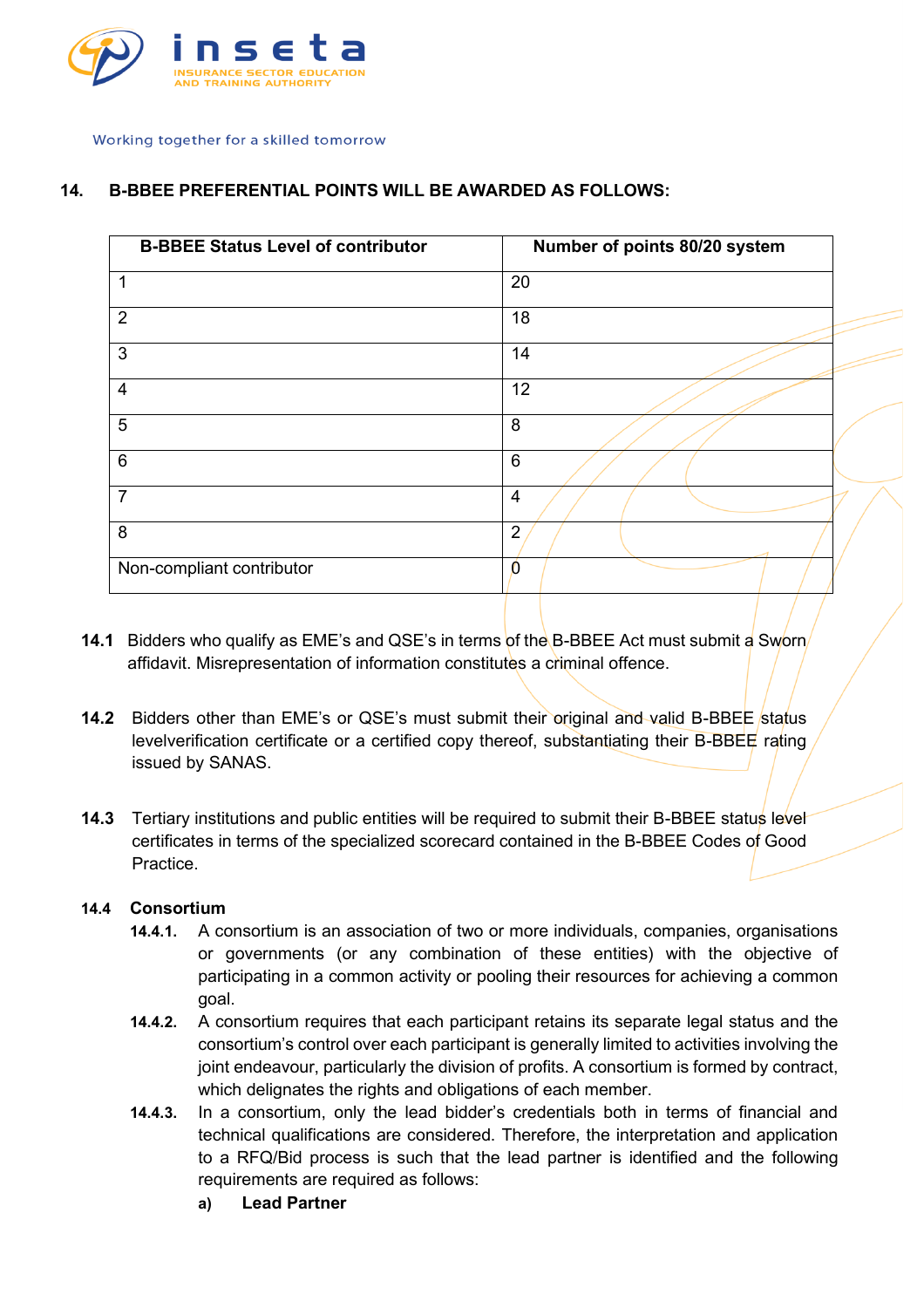

- **-** All administrative documents (consortium agreement between the lead partner and the partner)
- **-** Technical requirements (which will show in the proposal and other requirements why the need for the consortium, which for all intent and purpose fulfils the requirements of the bid through combination of skills)
- **b) Partner**
	- **-** Proof of CSD registration.
	- **-** Tax Pin.
	- **-** BBBEE Sworn-Affidavit.
	- **-** SBD 4
- **14.4.4.** It should be taken into cognisance that although the lead partner is the qualifying entity, the partner should prove that it can do business with state-owned entities, through CSD registration, proof that the taxes are compliant, its level of BBBEE status in order to align with the BBBEE status level required by the BID, declare interest and answer questions that it is not a disqualified entity with the National Treasury. The foregoing ensures compliance from an SCM process perspective that the consortium is in order.
- **14.4.5.** Of importance is that in a consortium, each individual team members retain their identities.

## **14.5 A joint venture**

**14.5.1.** A joint venture is a business entity created by two or more parties, generally characterized by shared ownership, returns and risks and shared governance.

### **14.6 Unincorporated joint venture**:

- **14.6.1** All SCM documents are filled in by the joint venture in the name of the joint venture, although the submission of administrative documents (partnership agreement between parties) will be completed in the name of the joint venture, and the following will be required from both parties, amongst others
	- a) SBD 4
	- b) SBD 6
	- c) Tax pin
	- d) CSD registration.
	- e) The JV agreement will direct which bank account of the two entities will be used.
	- f) Consolidated Joint BBBEE Certificate.

### **14.7 Incorporated joint venture**

**14.7.1.** This aligned to a registered entity or company. A registered entity/ company with a consolidated BBBEE certificate and a bank account in the name of the Joint venture. The required compliance documents must be complete by the entity/ company the name of the joint venture, and the following will be required amongst others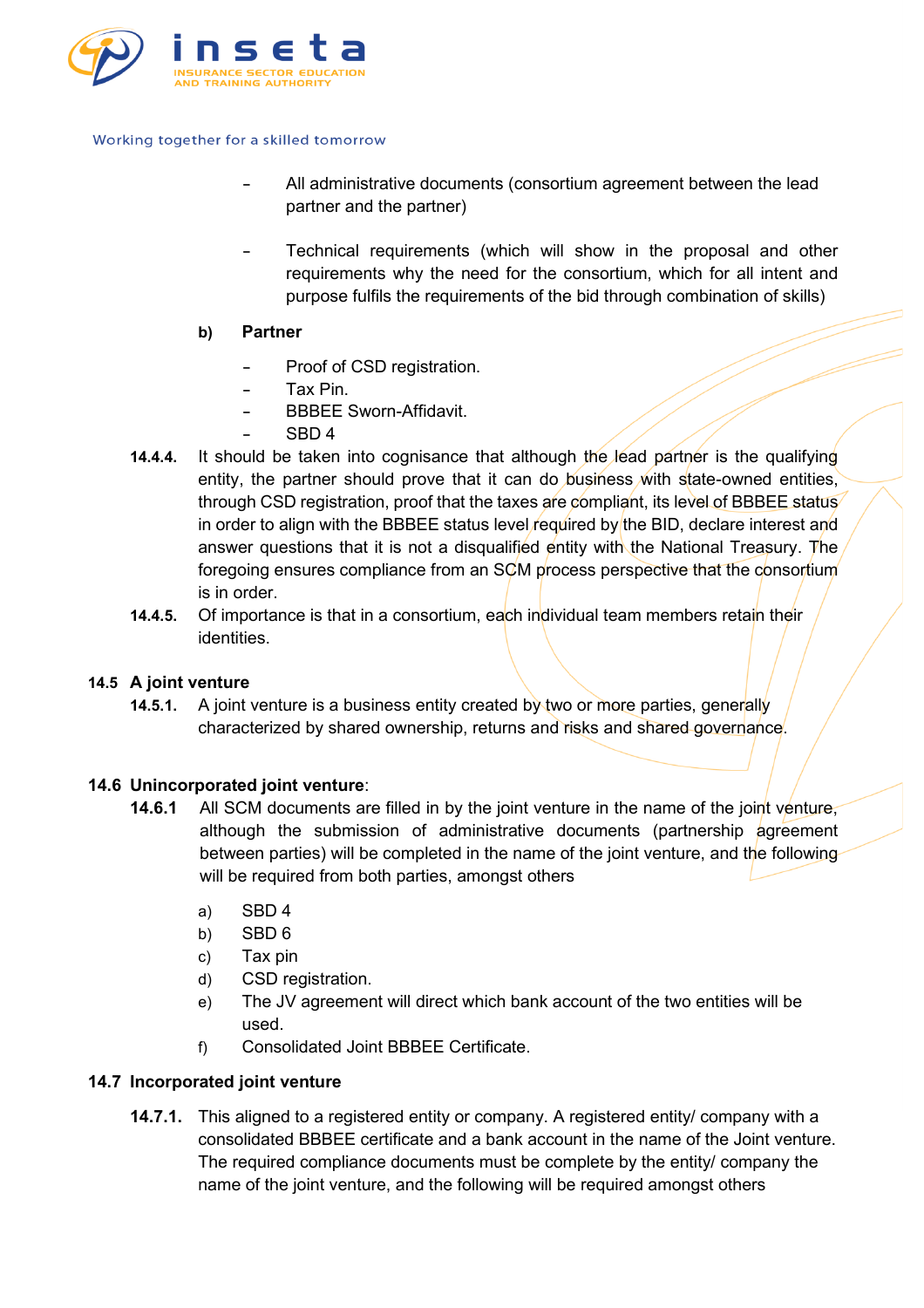

- a) SBD 4
- b) SBD 6
- c) Tax pin
- d) CSD registration.
- e) The JV agreement will direct which bank account of the two entities will be used.
- f) Consolidated Joint BBBEE Certificate.
- **14.7.2** A person will not be awarded points for B-BBEE status level if it is indicated in the bid documents that such a bidder intends sub-contracting more than 25% of the value of the contract to any other enterprise that does not qualify for at least the points that such a bidderqualifies for, unless the intended Sub-contractor is an EME that has the capacity and the ability to execute the sub-contract.
- **14.7.3** A person awarded a contract may not sub-contract more than 25% of the value of the contractto any other enterprise that does not have equal or higher B-BBEE status level than the person concerned, unless the contract is sub-contracted to an EME that has the capacity and the ability to execute the sub-contract.

### **15 COMMUNICATION**

Respondents are warned that a response will be disqualified should any attempt be made bya bidder either directly or indirectly to canvass any officer(s) or employees of INSETA in respect of BID process, between the closing date and the date of the award of the business.

All enquiries relating to this BID should be emailed *three days before the closing date.*

# **16. CONDITIONS TO BE OBSERVED WHEN BIDDING**

**16.1** The organization does not bind itself to accept the lowest or any BID, nor shall it be responsible for or pay any expenses or losses which may be incurred by the bidder in the preparation and delivery of his BID submission. The organization also reserves the right to withdraw or cancel the BID at any stage.

No BID shall be deemed to have been accepted unless and until a formal contract / letter of award is prepared and executed.

The competitive shall remain open for acceptance by the Organization for a period of 60 days from the closing date of the BID Enquiry.

INSETA reserves the right to:

- **16.2** Not evaluate and award a bid that do not comply strictly with this BID document.
- **16.3** Make a selection solely on the information received in the Bid Document and Enter into negotiations with any one or more of preferred bidder(s) based on the criteria specified in theterms of reference.
- **16.4** Contact any bidder during the evaluation process, in order to clarify any information, withoutinforming any other bidders. During the evaluation process, no change in the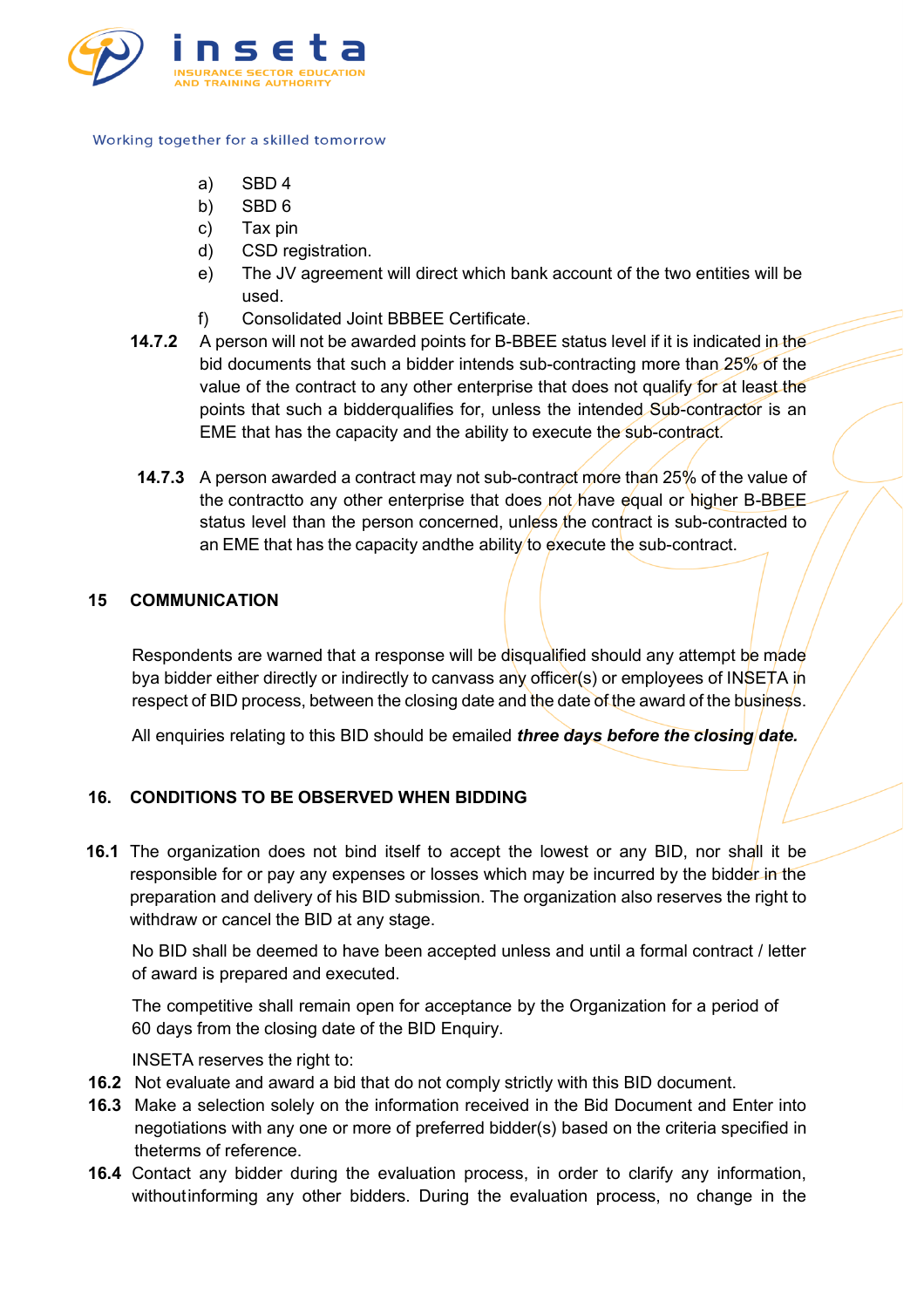

content of the BID shall be sought, offered or permitted.

- **16.5** Cancel this BID at any time as prescribed in the PPPFA.
- **16.6** Should bidder(s) be selected for further negotiations, they will be chosen on the basis of theof cost effectiveness and the principal of value for money not necessarily on the basis of thelowest costs.

#### **17. Cost of Bidding**

**17.1** The bidder shall bear all costs and expenses associated with preparation and submission ofits BID submission and the INSETA shall under no circumstances be responsible or liable forany such costs, regardless of, without limitation, the conduct or outcome of the bidding, evaluation, and selection process.

#### **18. Note to Bidders:**

**18.1** Due diligence to be conducted by INSETA prior to the award of the contract.

# **END OF TERMS OF REFERENCE DOCUMENT**